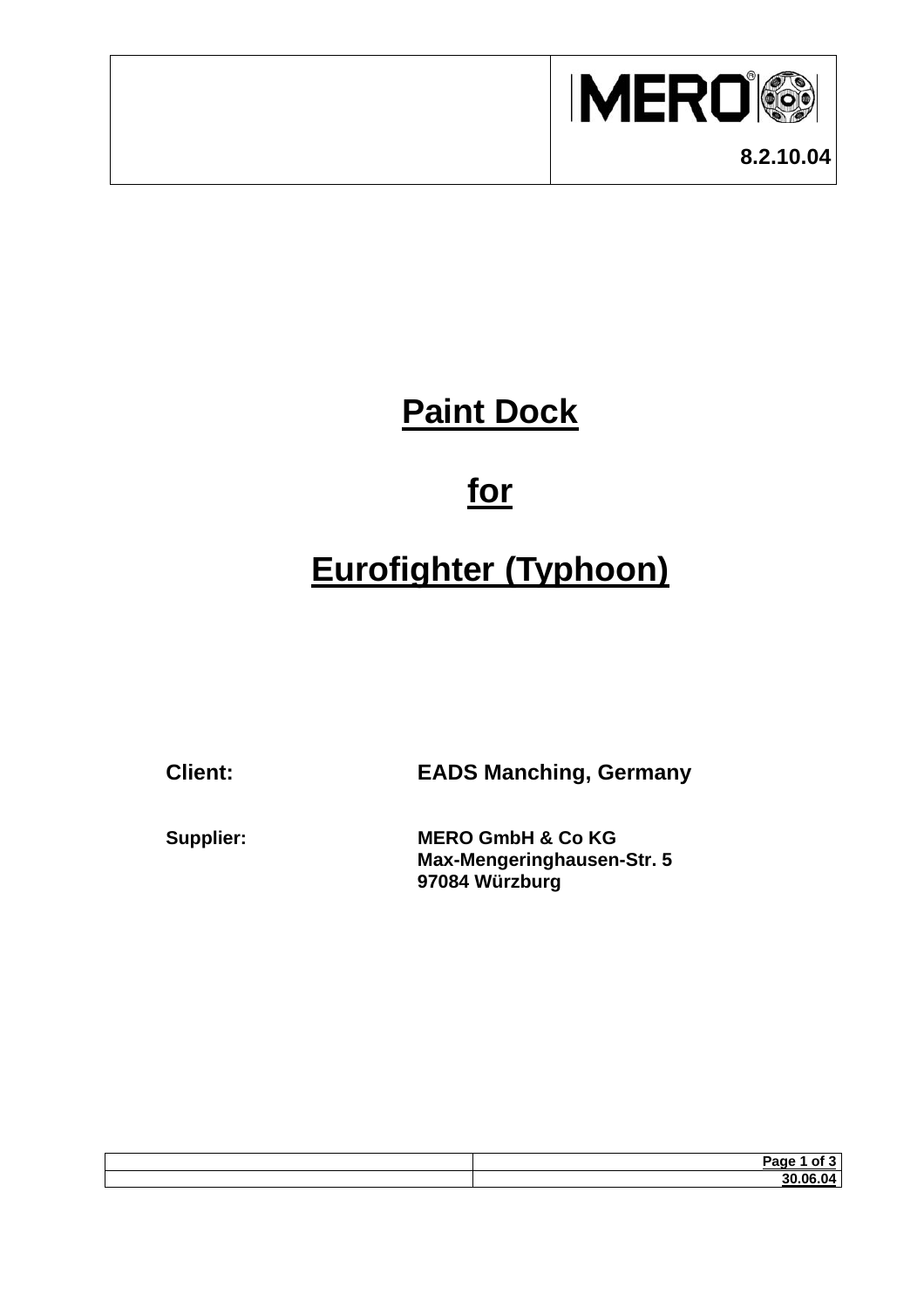

### **Paint Dock B30 D 000098**

#### **Function, Customer requirements**

The paint dock elements serve for the apply of surface protection as well as for the final marking before submission and could be used as well for single- as for twoseater A/C.

The aircraft has to be moved into the hangar on its own landing gear and positioned. It will be lifted with hydraulics jacks up to a level giving minimum clearance above the hangar floor.

### **Description of the dock, Problem solution**

The individual dock elements are designed to allow unhindered access to the entire surface of both aircraft types.

Whereas the lightweight tail- and nose dock elements will be pushed and positioned manually at the requested areas, the wing portal will run via guidance and friction wheel driving mechanism, controlled from the upper platform level, and herewith moving transversely to the aircraft axis.

In the nose dock there are respective flaps integrated, allowing free access and painting of the critical fore-plane area.

Furthermore the construction of the platforms guarantees application of the primer and approach painting of the two protective coatings wet in wet as well as on full fuselage and wing upper surface.

Workers while painting will be secured by safety ropes attached to the platform structure and avoiding herewith falling from the platform.

The wing portals as well as the tail platforms are equipped with compressed air, which are connected with hoses and the quick disconnect couplings from the hangar connection point.

| $Page \angle$<br>יה<br>- - |
|----------------------------|
| າ ລດ ດຂ<br>. UV            |